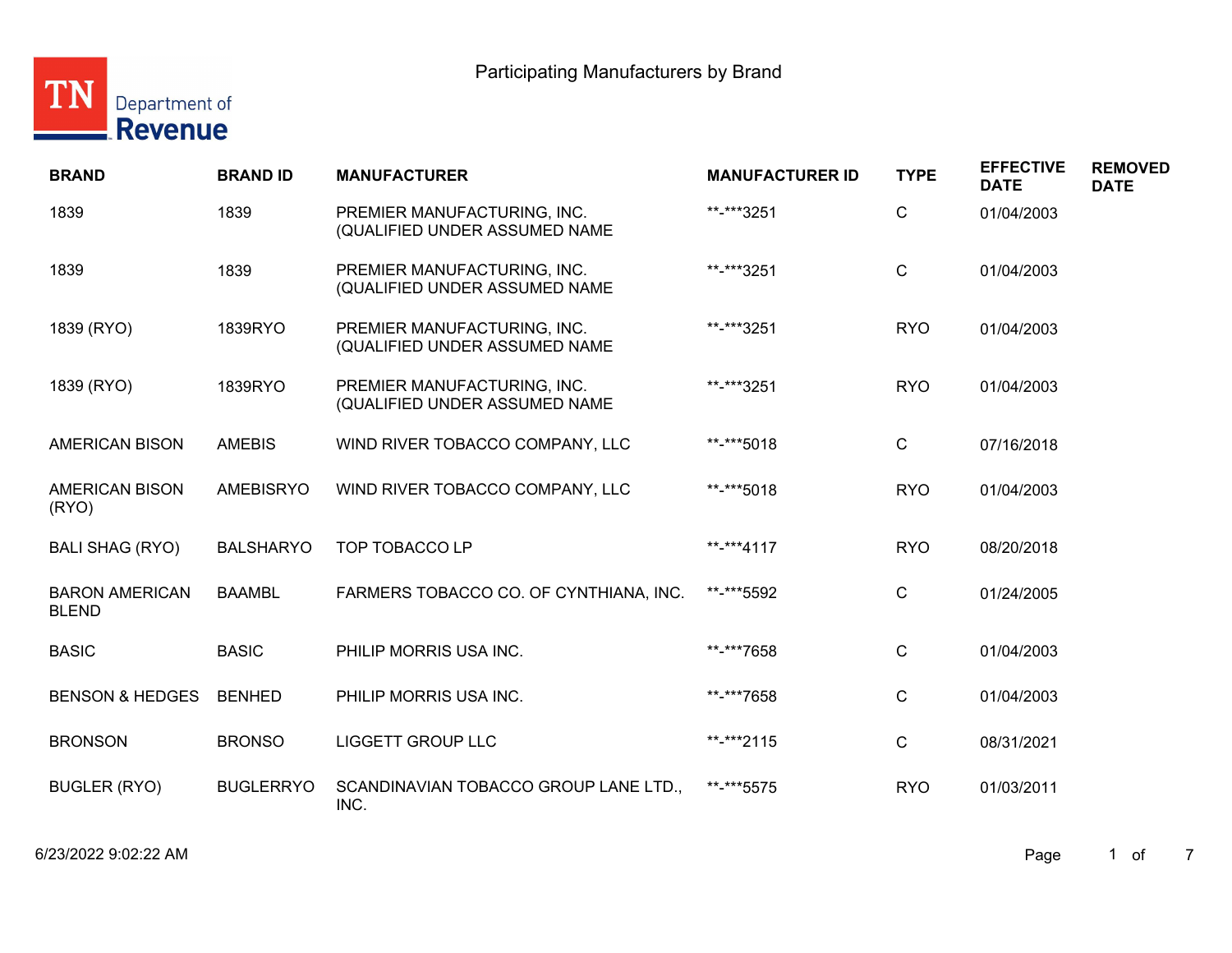| <b>CAMBRIDGE</b>                       | <b>CAMBRI</b>  | PHILIP MORRIS USA INC.                   | **-***7658 | $\mathsf{C}$ | 01/04/2003 |
|----------------------------------------|----------------|------------------------------------------|------------|--------------|------------|
| <b>CAMEL</b>                           | <b>CAMEL</b>   | R.J. REYNOLDS TOBACCO COMPANY            | **-***5305 | C            | 01/04/2003 |
| CAMEL (WIDES)                          | <b>CAMWID</b>  | R.J. REYNOLDS TOBACCO COMPANY            | **-***5305 | $\mathsf C$  | 01/04/2003 |
| CANOE (RYO)                            | CANOERYO       | WIND RIVER TOBACCO COMPANY, LLC          | **-***5018 | <b>RYO</b>   | 01/04/2003 |
| <b>CAPRI</b>                           | <b>CAPRI</b>   | R.J. REYNOLDS TOBACCO COMPANY            | **-***5305 | $\mathsf C$  | 01/11/2004 |
| <b>CARLTON</b>                         | CARLTO         | R.J. REYNOLDS TOBACCO COMPANY            | **-***5305 | $\mathsf{C}$ | 01/11/2004 |
| <b>CHESTERFIELD</b>                    | <b>CHESTE</b>  | PHILIP MORRIS USA INC.                   | **-***7658 | $\mathsf{C}$ | 01/04/2003 |
| <b>CROWNS</b>                          | <b>CROWNS</b>  | COMMONWEALTH BRANDS, INC.                | **-***8598 | $\mathsf C$  | 01/19/2011 |
| DAVE'S                                 | <b>DAVE</b>    | PHILIP MORRIS USA INC.                   | **-***7658 | $\mathsf C$  | 12/01/2016 |
| <b>DORAL</b>                           | <b>DORAL</b>   | R.J. REYNOLDS TOBACCO COMPANY            | **-***5305 | $\mathsf{C}$ | 01/04/2003 |
| DRUM (RYO)                             | <b>DRUMRYO</b> | TOP TOBACCO LP                           | **-***4117 | <b>RYO</b>   | 01/04/2003 |
| <b>DUNHILL</b>                         | <b>DUNHIL</b>  | R.J. REYNOLDS TOBACCO COMPANY            | **-***5305 | C            | 01/30/2007 |
| <b>DUNHILL</b><br><b>INTERNATIONAL</b> | <b>DUNINT</b>  | R.J. REYNOLDS TOBACCO COMPANY            | **-***5305 | $\mathsf C$  | 01/30/2007 |
| EAGLE 20S                              | EAG20S         | VECTOR TOBACCO INC.                      | **-***4147 | $\mathsf C$  | 01/20/2011 |
| <b>ECLIPSE</b>                         | <b>ECLIPS</b>  | R.J. REYNOLDS TOBACCO COMPANY            | **-***5305 | $\mathbf C$  | 01/04/2003 |
| <b>EVE</b>                             | <b>EVE</b>     | <b>LIGGETT GROUP LLC</b>                 | **-***2115 | $\mathsf{C}$ | 01/04/2003 |
| <b>EXPORT A</b>                        | <b>EXPORT</b>  | JAPAN TOBACCO INTERNATIONAL U.S.A., INC. | **-***7814 | $\mathsf{C}$ | 01/04/2003 |

6/23/2022 9:02:22 AM Page 2 of 7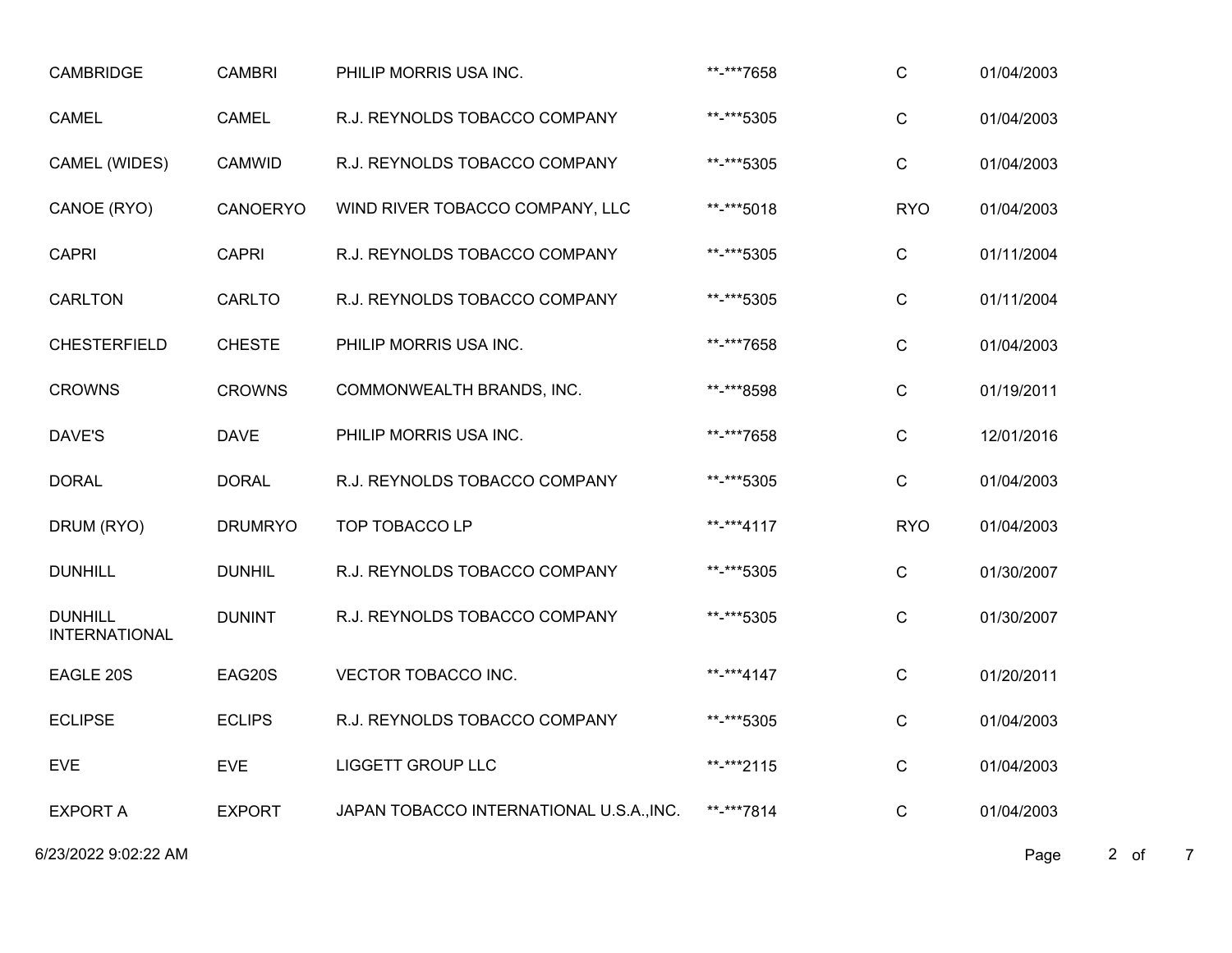| <b>EXPORT A</b>                | <b>EXPORT</b>    | JAPAN TOBACCO INTERNATIONAL U.S.A., INC.                     | **-***7814 | $\mathsf C$  | 01/04/2003 |
|--------------------------------|------------------|--------------------------------------------------------------|------------|--------------|------------|
| <b>FIRST CLASS</b>             | <b>FIRCLA</b>    | PREMIER MANUFACTURING, INC.<br>(QUALIFIED UNDER ASSUMED NAME | **-***3251 | $\mathsf C$  | 01/04/2003 |
| <b>FIRST CLASS</b>             | <b>FIRCLA</b>    | PREMIER MANUFACTURING, INC.<br>(QUALIFIED UNDER ASSUMED NAME | **-***3251 | $\mathsf{C}$ | 01/04/2003 |
| <b>FORTUNA</b>                 | <b>FORTUN</b>    | <b>ITG BRANDS, LLC</b>                                       | **-***4213 | $\mathsf{C}$ | 10/17/2018 |
| GAMBLER (RYO)                  | <b>GAMBLERYO</b> | <b>TOP TOBACCO LP</b>                                        | **-***4117 | <b>RYO</b>   | 01/04/2003 |
| <b>GPC</b>                     | <b>GPC</b>       | R.J. REYNOLDS TOBACCO COMPANY                                | **-***5305 | $\mathsf{C}$ | 01/11/2004 |
| <b>GRAND PRIX</b>              | <b>GRAPRI</b>    | <b>LIGGETT GROUP LLC</b>                                     | **-***2115 | $\mathbf C$  | 01/04/2003 |
| <b>KAMEL RED</b>               | <b>KAMRD</b>     | R.J. REYNOLDS TOBACCO COMPANY                                | **-***5305 | $\mathsf{C}$ | 01/02/2005 |
| <b>KENT</b>                    | <b>KENT</b>      | R.J. REYNOLDS TOBACCO COMPANY                                | **-***5305 | $\mathsf{C}$ | 01/08/2015 |
| <b>KENTUCKYS BEST</b>          | <b>KYBES</b>     | FARMERS TOBACCO CO. OF CYNTHIANA, INC.                       | **-***5592 | $\mathsf{C}$ | 01/04/2003 |
| <b>KENTUCKYS BEST</b><br>(RYO) | <b>KYBESRYO</b>  | FARMERS TOBACCO CO. OF CYNTHIANA, INC.                       | **-***5592 | <b>RYO</b>   | 01/21/2007 |
| KITE (RYO)                     | <b>KITERYO</b>   | SCANDINAVIAN TOBACCO GROUP LANE LTD.,<br>INC.                | **-***5575 | <b>RYO</b>   | 01/04/2003 |
| <b>KOOL</b>                    | <b>KOOL</b>      | <b>ITG BRANDS, LLC</b>                                       | **-***4213 | $\mathsf C$  | 01/11/2004 |
| L&M                            | <b>LM</b>        | PHILIP MORRIS USA INC.                                       | **-***7658 | $\mathsf{C}$ | 01/04/2003 |
| <b>LARK</b>                    | <b>LARK</b>      | PHILIP MORRIS USA INC.                                       | **-***7658 | $\mathsf C$  | 01/04/2003 |
| LD BY L. DUCAT                 | LDBYLD           | JAPAN TOBACCO INTERNATIONAL U.S.A., INC.                     | **-***7814 | $\mathsf{C}$ | 01/25/2017 |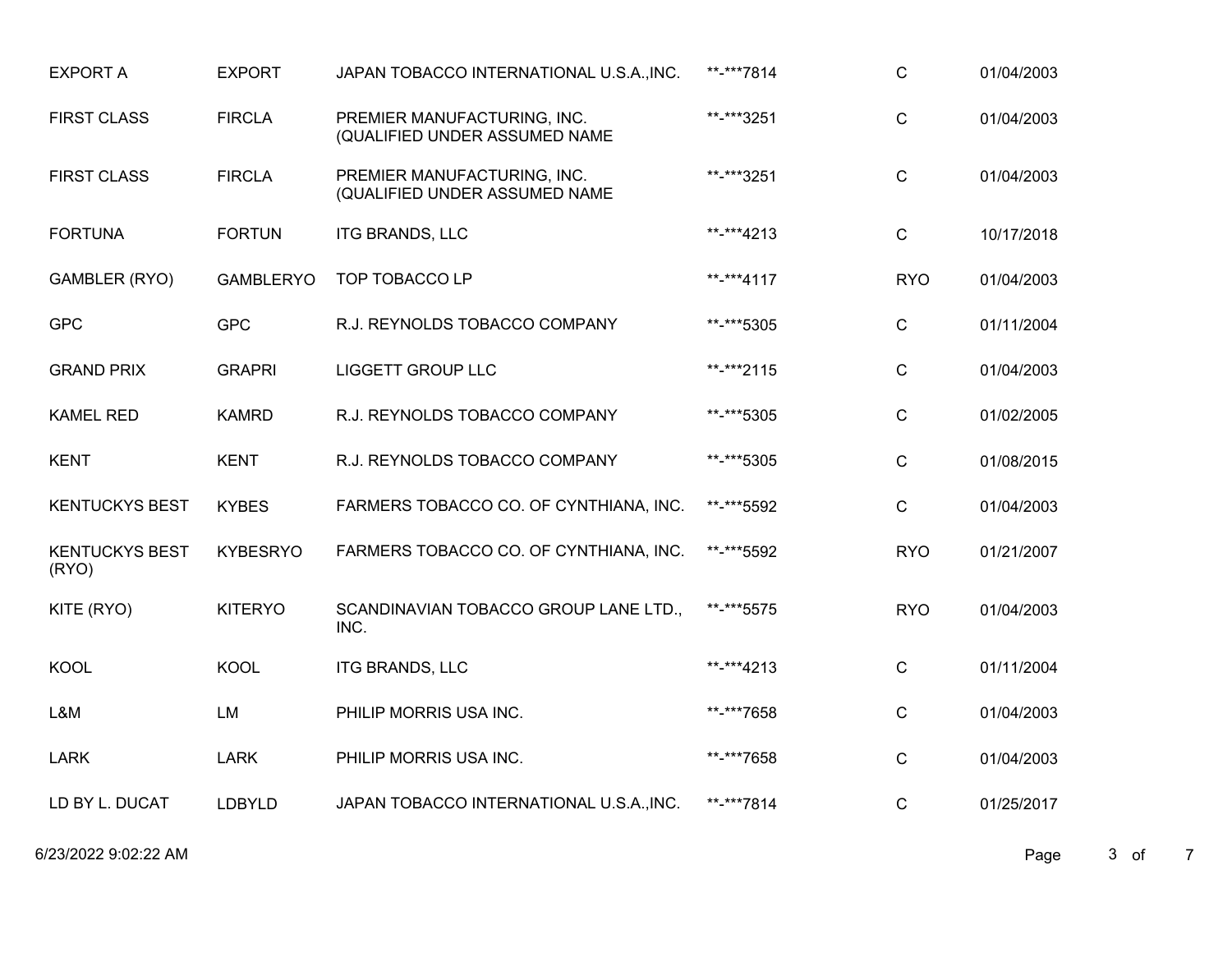| LD BY L. DUCAT                   | <b>LDBYLD</b>    | JAPAN TOBACCO INTERNATIONAL U.S.A., INC.                     | **-***7814 | C            | 01/25/2017 |
|----------------------------------|------------------|--------------------------------------------------------------|------------|--------------|------------|
| LEAF BY LANE RYO                 | <b>LEBYLARYO</b> | SCANDINAVIAN TOBACCO GROUP LANE LTD.,<br>INC.                | **-***5575 | <b>RYO</b>   | 06/28/2019 |
| <b>LIGGETT SELECT</b>            | <b>LIGSEL</b>    | <b>LIGGETT GROUP LLC</b>                                     | **-***2115 | $\mathsf{C}$ | 01/04/2003 |
| <b>LUCKY STRIKE</b>              | <b>LUCSTR</b>    | R.J. REYNOLDS TOBACCO COMPANY                                | **-***5305 | $\mathsf C$  | 01/11/2004 |
| <b>MANITOU</b>                   | <b>MANITO</b>    | PREMIER MANUFACTURING, INC.<br>(QUALIFIED UNDER ASSUMED NAME | **-***3251 | $\mathsf C$  | 07/12/2019 |
| <b>MANITOU</b>                   | <b>MANITO</b>    | PREMIER MANUFACTURING, INC.<br>(QUALIFIED UNDER ASSUMED NAME | **-***3251 | $\mathsf{C}$ | 07/12/2019 |
| <b>MARLBORO</b>                  | <b>MARLBO</b>    | PHILIP MORRIS USA INC.                                       | **-***7658 | $\mathbf C$  | 01/04/2003 |
| <b>MAVERICK</b>                  | <b>MAVERI</b>    | <b>ITG BRANDS, LLC</b>                                       | **-***4213 | C            | 01/04/2003 |
| <b>MERIT</b>                     | <b>MERIT</b>     | PHILIP MORRIS USA INC.                                       | **-***7658 | $\mathsf{C}$ | 01/04/2003 |
| <b>MIDNIGHT SPECIAL</b><br>(RYO) | <b>MIDSPERYO</b> | SCANDINAVIAN TOBACCO GROUP LANE LTD.,<br>INC.                | **-***5575 | <b>RYO</b>   | 01/04/2003 |
| <b>MISTY</b>                     | <b>MISTY</b>     | R.J. REYNOLDS TOBACCO COMPANY                                | **-***5305 | $\mathsf{C}$ | 01/11/2004 |
| <b>MONARCH</b>                   | <b>MONARC</b>    | R.J. REYNOLDS TOBACCO COMPANY                                | **-***5305 | C            | 01/04/2003 |
| <b>MONTCLAIR</b>                 | <b>MONTCL</b>    | COMMONWEALTH BRANDS, INC.                                    | **-***8598 | $\mathsf C$  | 01/04/2003 |
| <b>MONTEGO</b>                   | <b>MONTEG</b>    | <b>LIGGETT GROUP LLC</b>                                     | **-***2115 | $\mathsf{C}$ | 12/11/2019 |
| <b>MORE</b>                      | <b>MORE</b>      | R.J. REYNOLDS TOBACCO COMPANY                                | **-***5305 | $\mathsf{C}$ | 01/04/2003 |
| <b>NASHVILLE</b>                 | <b>NASHVI</b>    | WIND RIVER TOBACCO COMPANY, LLC                              | **-***5018 | C            | 07/16/2018 |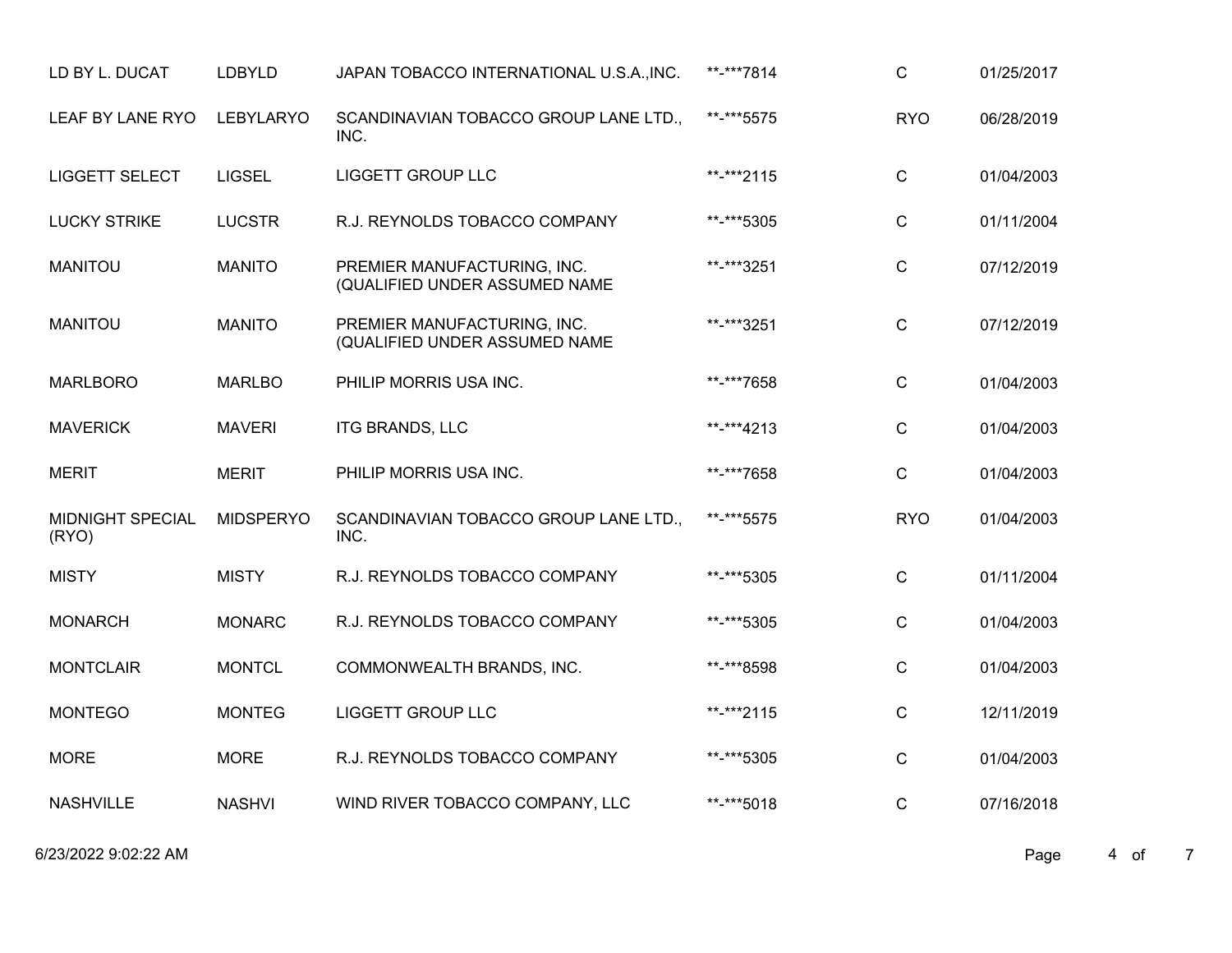| NASHVILLE (RYO)                          | <b>NASHVIRYO</b> | WIND RIVER TOBACCO COMPANY, LLC                                              | **-***5018 | <b>RYO</b>   | 01/07/2006 |
|------------------------------------------|------------------|------------------------------------------------------------------------------|------------|--------------|------------|
| NAT'S                                    | <b>NATS</b>      | PHILIP MORRIS USA INC.                                                       | **-***7658 | $\mathsf{C}$ | 08/12/2020 |
| NATURAL AMERICAN NAAMSP<br><b>SPIRIT</b> |                  | SANTA FE NATURAL TOBACCO COMPANY, INC. **-***4268                            |            | $\mathsf{C}$ | 01/04/2003 |
| SPIRIT (RYO)                             |                  | NATURAL AMERICAN NAAMSPRYO SANTA FE NATURAL TOBACCO COMPANY, INC. **-***4268 |            | <b>RYO</b>   | 01/04/2003 |
| <b>NEWPORT</b>                           | <b>NEWPOR</b>    | R.J. REYNOLDS TOBACCO COMPANY                                                | **-***5305 | $\mathsf{C}$ | 01/04/2003 |
| <b>NOW</b>                               | <b>NOW</b>       | R.J. REYNOLDS TOBACCO COMPANY                                                | **-***5305 | $\mathbf C$  | 01/04/2003 |
| OLD GOLD                                 | <b>OLDGD</b>     | R.J. REYNOLDS TOBACCO COMPANY                                                | **-***5305 | $\mathbf C$  | 01/04/2003 |
| <b>OUR ADVERTISER</b><br>(RYO)           | <b>OURADVRYO</b> | TOP TOBACCO LP                                                               | **-***4117 | <b>RYO</b>   | 08/03/2018 |
| <b>PALERMO</b>                           | <b>PALERM</b>    | TABACALERA DEL ESTE S.A. (TABESA)                                            | **-***3250 | $\mathsf{C}$ | 01/13/2006 |
| PALL MALL                                | <b>PALMAL</b>    | R.J. REYNOLDS TOBACCO COMPANY                                                | **-***5305 | $\mathsf{C}$ | 01/11/2004 |
| <b>PARLIAMENT</b>                        | <b>PARLIA</b>    | PHILIP MORRIS USA INC.                                                       | **-***7658 | $\mathsf{C}$ | 01/04/2003 |
| PETER STOKKEBYE<br>(RYO)                 | PETSTORYO        | PETER STOKKEBYE INTERNATIONAL, LTD.                                          | **-***7248 | <b>RYO</b>   | 01/04/2003 |
| <b>PLAYERS</b>                           | <b>PLAYER</b>    | PHILIP MORRIS USA INC.                                                       | **-***7658 | $\mathsf{C}$ | 01/04/2003 |
| PREMIER (RYO)                            | <b>PREMIERYO</b> | TOP TOBACCO LP                                                               | **-***4117 | <b>RYO</b>   | 08/20/2018 |
| <b>PYRAMID</b>                           | <b>PYRAMI</b>    | <b>LIGGETT GROUP LLC</b>                                                     | **-***2115 | $\mathsf C$  | 01/04/2003 |
| <b>RAVE</b>                              | <b>RAVE</b>      | <b>ITG BRANDS, LLC</b>                                                       | **-***4213 | $\mathsf{C}$ | 01/04/2003 |

6/23/2022 9:02:22 AM Page 5 of 7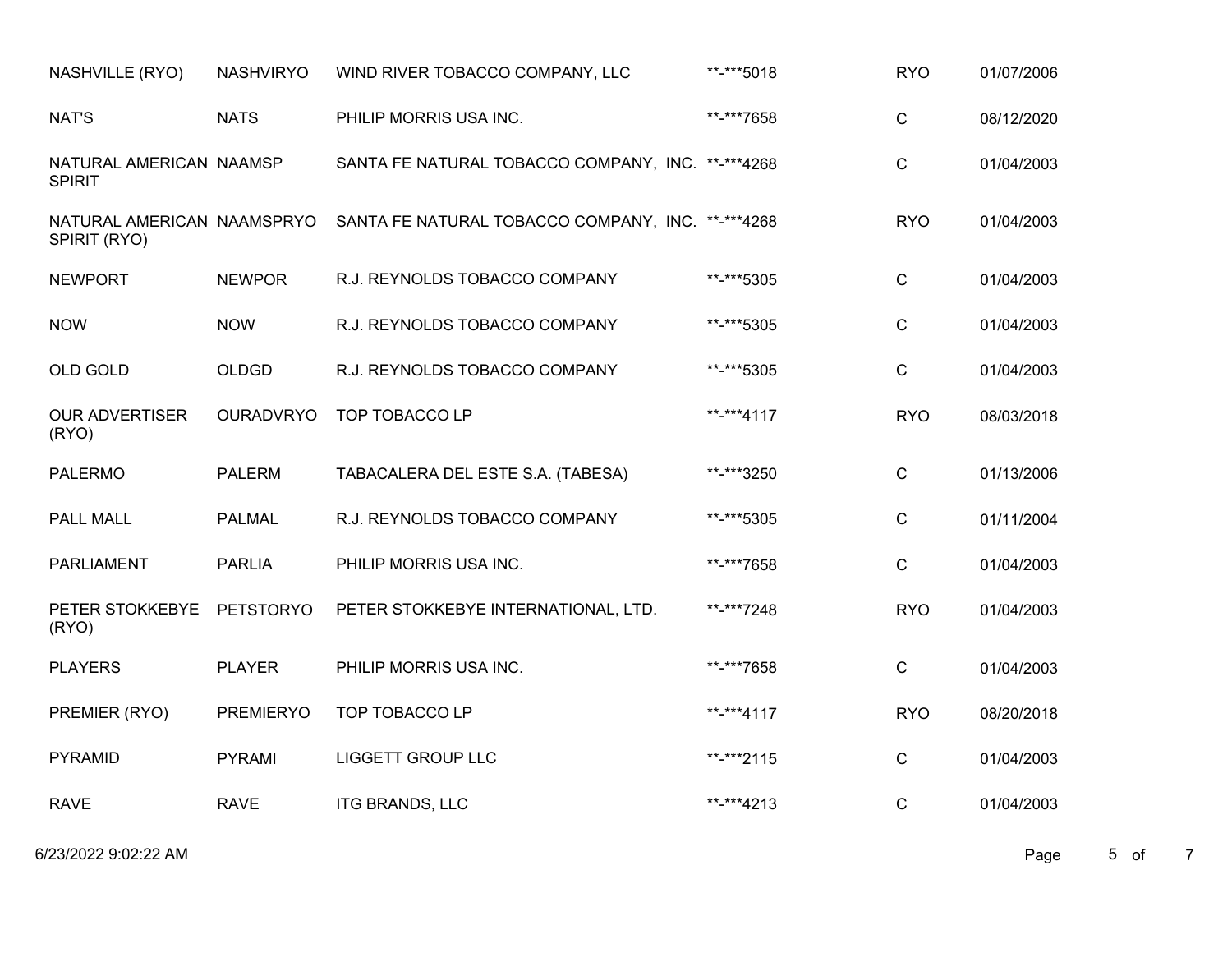| <b>RAVE RYO</b>          | <b>RAVERYO</b>  | ITG BRANDS, LLC                                              | **-***4213 | <b>RYO</b>   | 01/10/2006                     |
|--------------------------|-----------------|--------------------------------------------------------------|------------|--------------|--------------------------------|
| <b>SALEM</b>             | <b>SALEM</b>    | <b>ITG BRANDS, LLC</b>                                       | **-***4213 | $\mathsf C$  | 01/04/2003                     |
| SAMSON (RYO)             | SAMSONRYO       | SCANDINAVIAN TOBACCO GROUP LANE LTD.,<br>INC.                | **-***5575 | <b>RYO</b>   | 01/04/2003                     |
| <b>SARATOGA</b>          | <b>SARATO</b>   | PHILIP MORRIS USA INC.                                       | **-***7658 | $\mathsf{C}$ | 01/04/2003                     |
| <b>SF</b>                | <b>SF</b>       | NASCO PRODUCTS, LLC                                          | **-***8667 | $\mathsf{C}$ | 01/03/2015                     |
| <b>SHIELD</b>            | <b>SHIELD</b>   | PREMIER MANUFACTURING, INC.<br>(QUALIFIED UNDER ASSUMED NAME | **-***3251 | $\mathsf C$  | 01/04/2003                     |
| <b>SHIELD</b>            | <b>SHIELD</b>   | PREMIER MANUFACTURING, INC.<br>(QUALIFIED UNDER ASSUMED NAME | **-***3251 | $\mathsf C$  | 01/04/2003                     |
| <b>SONOMA</b>            | <b>SONOMA</b>   | COMMONWEALTH BRANDS, INC.                                    | **-***8598 | $\mathsf C$  | 01/04/2003                     |
| STATE EXPRESS 555 STEX55 |                 | R.J. REYNOLDS TOBACCO COMPANY                                | **-***5305 | $\mathsf C$  | 01/11/2004                     |
| <b>TAREYTON</b>          | <b>TAREYT</b>   | R.J. REYNOLDS TOBACCO COMPANY                                | **-***5305 | $\mathsf{C}$ | 01/11/2004                     |
| TETON (RYO)              | <b>TETONRYO</b> | WIND RIVER TOBACCO COMPANY, LLC                              | **-***5018 | <b>RYO</b>   | 01/04/2003                     |
| TOP (RYO)                | <b>TOPRYO</b>   | TOP TOBACCO LP                                               | **-***4117 | <b>RYO</b>   | 01/04/2003                     |
| <b>TOURNEY</b>           | <b>TOURNE</b>   | <b>LIGGETT GROUP LLC</b>                                     | **-***2115 | $\mathsf{C}$ | 01/13/2015                     |
| <b>TRAFFIC</b>           | <b>TRAFFI</b>   | PREMIER MANUFACTURING, INC.<br>(QUALIFIED UNDER ASSUMED NAME | **-***3251 | C            | 01/18/2005                     |
| <b>TRAFFIC</b>           | <b>TRAFFI</b>   | PREMIER MANUFACTURING, INC.<br>(QUALIFIED UNDER ASSUMED NAME | **-***3251 | $\mathsf C$  | 01/18/2005                     |
| <b>TRUE</b>              | <b>TRUE</b>     | R.J. REYNOLDS TOBACCO COMPANY                                | **-***5305 | $\mathsf C$  | 01/04/2003                     |
| 6/23/2022 9:02:22 AM     |                 |                                                              |            |              | 6 of<br>$\overline{7}$<br>Page |